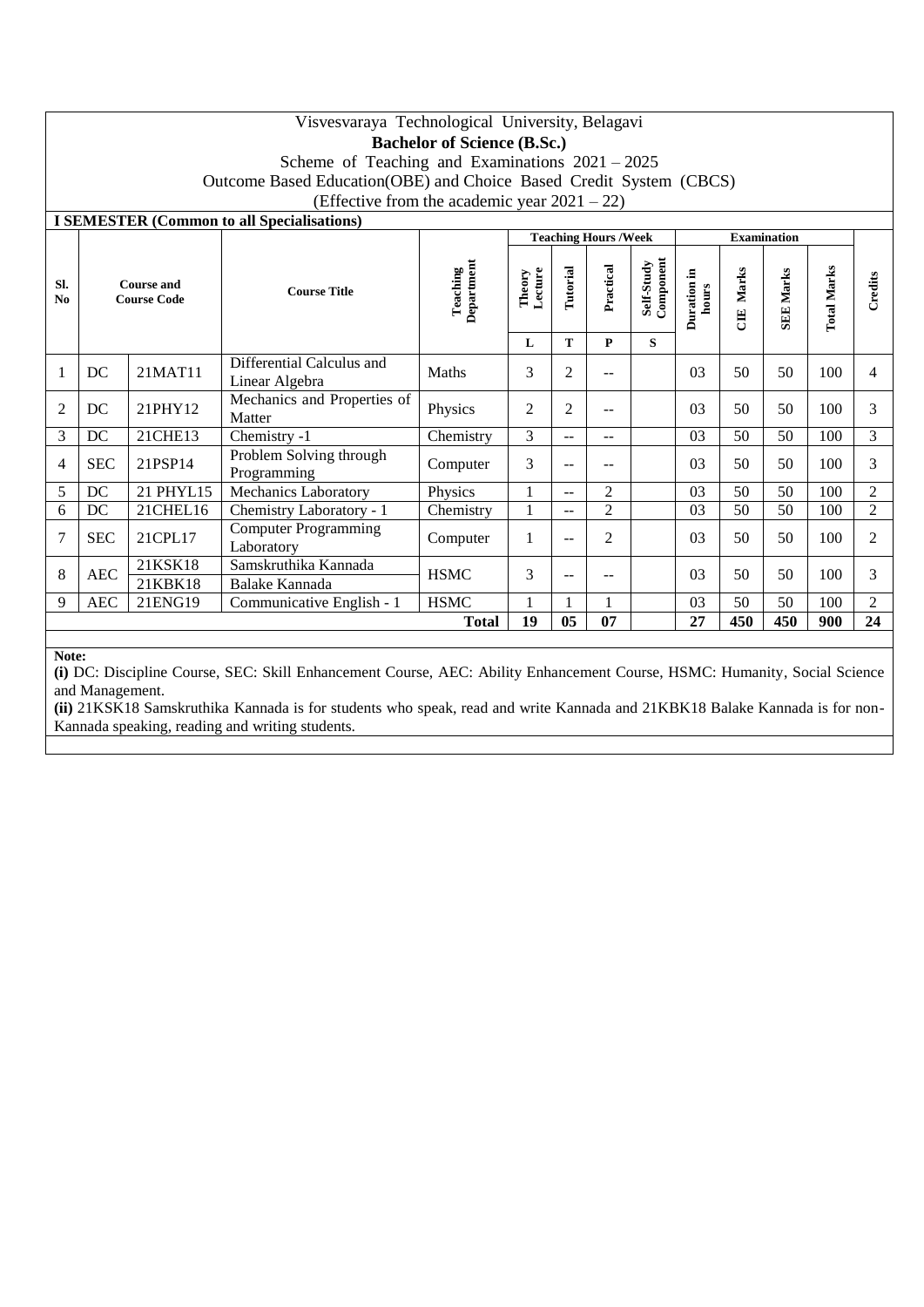|                                                                                                        | Visvesvaraya Technological University, Belagavi                                                                        |                                                                                                                                                                                                                                      |                                                                                                                        |                               |                   |                      |                |                         |                      |                       |                  |                    |                             |  |
|--------------------------------------------------------------------------------------------------------|------------------------------------------------------------------------------------------------------------------------|--------------------------------------------------------------------------------------------------------------------------------------------------------------------------------------------------------------------------------------|------------------------------------------------------------------------------------------------------------------------|-------------------------------|-------------------|----------------------|----------------|-------------------------|----------------------|-----------------------|------------------|--------------------|-----------------------------|--|
|                                                                                                        | <b>Bachelor of Science (B.Sc.)</b>                                                                                     |                                                                                                                                                                                                                                      |                                                                                                                        |                               |                   |                      |                |                         |                      |                       |                  |                    |                             |  |
|                                                                                                        | Scheme of Teaching and Examinations $2021 - 2025$                                                                      |                                                                                                                                                                                                                                      |                                                                                                                        |                               |                   |                      |                |                         |                      |                       |                  |                    |                             |  |
|                                                                                                        | Outcome Based Education (OBE) and Choice Based Credit System (CBCS)<br>(Effective from the academic year $2021 - 22$ ) |                                                                                                                                                                                                                                      |                                                                                                                        |                               |                   |                      |                |                         |                      |                       |                  |                    |                             |  |
|                                                                                                        |                                                                                                                        |                                                                                                                                                                                                                                      |                                                                                                                        |                               |                   |                      |                |                         |                      |                       |                  |                    |                             |  |
| <b>II SEMESTER (Common to all Specialisations)</b><br><b>Teaching Hours/Week</b><br><b>Examination</b> |                                                                                                                        |                                                                                                                                                                                                                                      |                                                                                                                        |                               |                   |                      |                |                         |                      |                       |                  |                    |                             |  |
|                                                                                                        |                                                                                                                        |                                                                                                                                                                                                                                      |                                                                                                                        |                               |                   |                      |                |                         |                      |                       |                  |                    |                             |  |
| Sl.<br>N <sub>0</sub>                                                                                  |                                                                                                                        | <b>Course and</b><br><b>Course Code</b>                                                                                                                                                                                              | <b>Course Title</b>                                                                                                    | <b>Teaching</b><br>Department | Theory<br>Lecture | Tutorial             | Practical      | Self-Study<br>Component | Duration in<br>hours | Marks<br>$\mathbf{H}$ | <b>SEE Marks</b> | <b>Total Marks</b> | Credits                     |  |
|                                                                                                        |                                                                                                                        |                                                                                                                                                                                                                                      |                                                                                                                        |                               | L                 | T                    | $\mathbf{P}$   | ${\bf S}$               |                      |                       |                  |                    |                             |  |
| 1                                                                                                      | DC                                                                                                                     | 21MAT21                                                                                                                                                                                                                              | Integral Calculus and<br>Ordinary Differential<br>Equations                                                            | Maths                         | 3                 | $\overline{c}$       | --             |                         | 03                   | 50                    | 50               | 100                | $\overline{4}$              |  |
| $\overline{2}$                                                                                         | DC                                                                                                                     | 21PHY22<br><b>Thermal Physics</b><br>$\overline{2}$<br>$\boldsymbol{2}$<br>Physics<br>--<br>$\overline{3}$                                                                                                                           |                                                                                                                        |                               |                   |                      |                |                         | 03                   | 50                    | 50               | 100                | $\ensuremath{\mathfrak{Z}}$ |  |
| $\overline{3}$                                                                                         | DC                                                                                                                     | 21CHE23<br>Chemistry - 2<br>Chemistry                                                                                                                                                                                                |                                                                                                                        |                               |                   | $\ddot{\phantom{a}}$ | $-$            |                         | 03                   | $\overline{50}$       | $\overline{50}$  | $\overline{100}$   | $\overline{3}$              |  |
| $\overline{4}$                                                                                         | Mathematics Laboratory<br>$DC$<br>21MATL24<br>using Python                                                             |                                                                                                                                                                                                                                      |                                                                                                                        | Maths                         | 1                 | $-$                  | $\overline{2}$ |                         | 03                   | 50                    | 50               | 100                | $\overline{2}$              |  |
| 5                                                                                                      | <b>Thermal Physics Laboratory</b><br>21 PHYL25<br>Physics<br>DC                                                        |                                                                                                                                                                                                                                      | 1                                                                                                                      | $-$                           | $\overline{c}$    |                      | 03             | 50                      | 50                   | 100                   | $\overline{2}$   |                    |                             |  |
| 6                                                                                                      | $DC$                                                                                                                   | 21CHEL26                                                                                                                                                                                                                             | Chemistry Laboratory -2                                                                                                | Chemistry                     | 1                 | $-$                  | $\overline{2}$ |                         | 03                   | 50                    | $\overline{50}$  | 100                | $\overline{2}$              |  |
| $\overline{7}$                                                                                         | $\rm AEC$                                                                                                              | 21KSS27<br>21KKD27                                                                                                                                                                                                                   | Sahithya Sinchana<br>Karnataka Darshana                                                                                | <b>HSMC</b>                   | 3                 | $-$                  | --             |                         | 03                   | 50                    | 50               | 100                | 3                           |  |
| 8                                                                                                      | $\rm AEC$                                                                                                              | 21ENG28                                                                                                                                                                                                                              | Communicative English - 2                                                                                              | <b>HSMC</b>                   | $\mathbf{1}$      | $\mathbf{1}$         | $\mathbf{1}$   |                         | 03                   | 50                    | 50               | 100                | $\overline{2}$              |  |
| 9                                                                                                      | <b>AEC</b>                                                                                                             | 21AEC291                                                                                                                                                                                                                             | <b>Environmental Studies</b>                                                                                           | Interdiscip-                  | $\overline{2}$    | $\overline{a}$       | $\overline{a}$ |                         | 03                   | $\overline{50}$       | $\overline{50}$  | 100                | $\overline{2}$              |  |
| 10                                                                                                     | <b>SEC</b>                                                                                                             | $\overline{2}$<br>50<br>50<br>$\overline{03}$<br>21UHV292<br><b>Universal Human Values</b><br>100<br>linary<br>$\bar{\omega}$<br>$-$                                                                                                 |                                                                                                                        |                               |                   |                      |                |                         |                      | $\overline{2}$        |                  |                    |                             |  |
|                                                                                                        |                                                                                                                        |                                                                                                                                                                                                                                      |                                                                                                                        | <b>Total</b>                  | 20                | 05                   | 07             |                         | $\overline{27}$      | 500                   | 500              | 900                | $\overline{25}$             |  |
|                                                                                                        |                                                                                                                        |                                                                                                                                                                                                                                      |                                                                                                                        |                               |                   |                      |                |                         |                      |                       |                  |                    |                             |  |
| Note:                                                                                                  | (1)                                                                                                                    |                                                                                                                                                                                                                                      | (i) DC: Discipline Course, SEC: Skill Enhancement Course, AEC: Ability Enhancement Course, HSMC: Humanity and          |                               |                   |                      |                |                         |                      |                       |                  |                    |                             |  |
|                                                                                                        |                                                                                                                        | Social Science.                                                                                                                                                                                                                      |                                                                                                                        |                               |                   |                      |                |                         |                      |                       |                  |                    |                             |  |
|                                                                                                        |                                                                                                                        |                                                                                                                                                                                                                                      | (ii) 21KSS27 Sahithya Sinchana is for students who have studied 21KSK18 Samskruthika Kannada and 21KKD27               |                               |                   |                      |                |                         |                      |                       |                  |                    |                             |  |
|                                                                                                        |                                                                                                                        | Karnataka Darshana is for for students who have studied 21KBK18 Balake Kannada.                                                                                                                                                      |                                                                                                                        |                               |                   |                      |                |                         |                      |                       |                  |                    |                             |  |
|                                                                                                        |                                                                                                                        | Summer Internship - 1<br>(2)                                                                                                                                                                                                         |                                                                                                                        |                               |                   |                      |                |                         |                      |                       |                  |                    |                             |  |
|                                                                                                        |                                                                                                                        | All students admitted shall have to undergo a mandatory summer internship of 03 weeks duration during the intervening<br>vacation of II and III semesters. Summer internship shall include inter and intra institutional activities. |                                                                                                                        |                               |                   |                      |                |                         |                      |                       |                  |                    |                             |  |
|                                                                                                        |                                                                                                                        | A university viva voce examination shall be conducted during III semester and the prescribed credit shall be included in                                                                                                             |                                                                                                                        |                               |                   |                      |                |                         |                      |                       |                  |                    |                             |  |
|                                                                                                        |                                                                                                                        | the III semester.                                                                                                                                                                                                                    |                                                                                                                        |                               |                   |                      |                |                         |                      |                       |                  |                    |                             |  |
|                                                                                                        |                                                                                                                        |                                                                                                                                                                                                                                      | The summer internship -1 shall be considered as a head of passing and shall be considered for vertical progression and |                               |                   |                      |                |                         |                      |                       |                  |                    |                             |  |
|                                                                                                        |                                                                                                                        | for the award of the degree. Those who do not take up/complete the internship shall be declared fail and shall have                                                                                                                  |                                                                                                                        |                               |                   |                      |                |                         |                      |                       |                  |                    |                             |  |
|                                                                                                        | complete the subsequent examination after satisfying the internship requirements.                                      |                                                                                                                                                                                                                                      |                                                                                                                        |                               |                   |                      |                |                         |                      |                       |                  |                    |                             |  |
|                                                                                                        |                                                                                                                        |                                                                                                                                                                                                                                      |                                                                                                                        |                               |                   |                      |                |                         |                      |                       |                  |                    |                             |  |